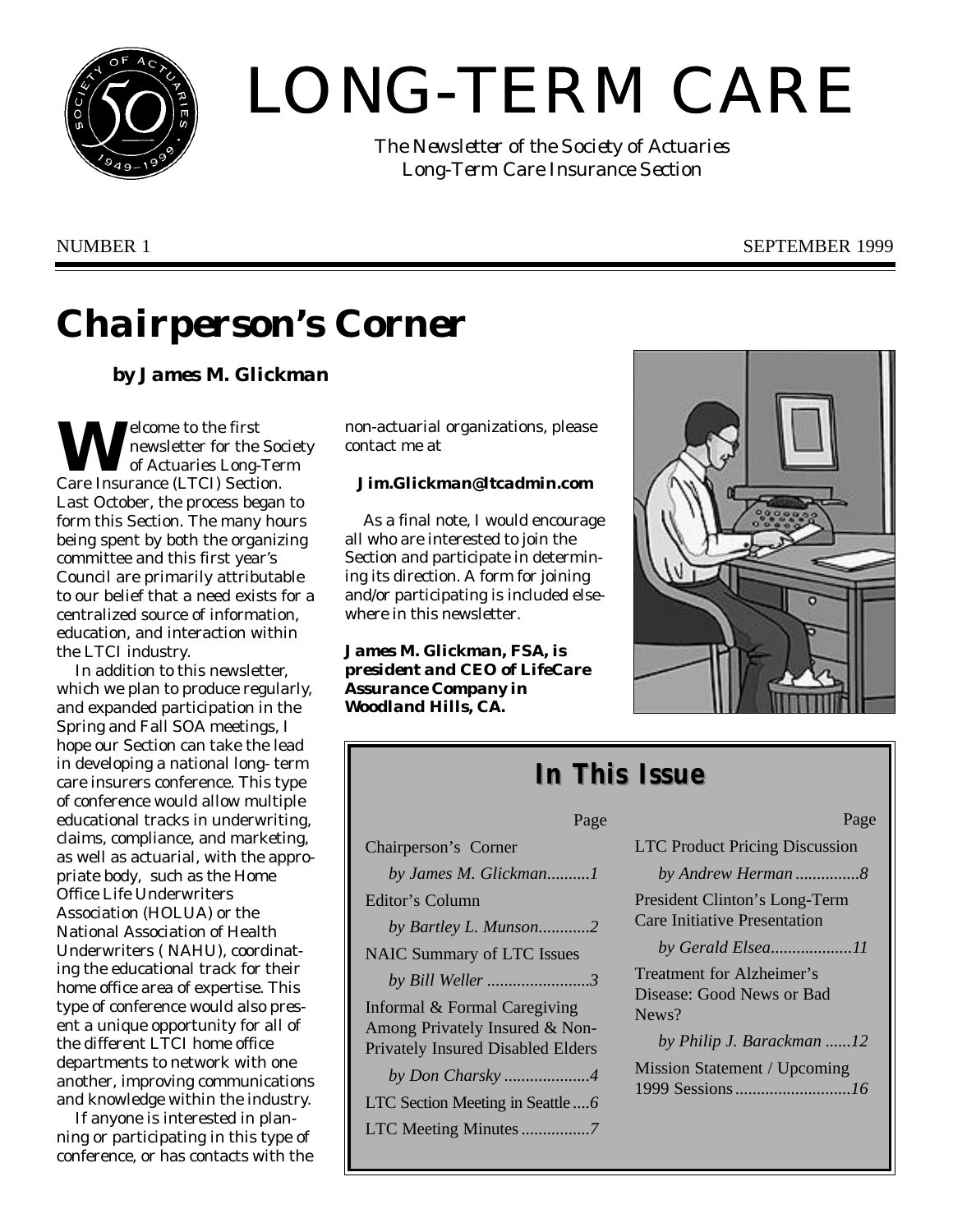*LONG-TERM CARE*

Issue Number 1, September 1999

Published quarterly by the Long-Term Care Insurance Section of the Society of Actuaries

475 N. Martingale Road, Suite 800 Schaumburg, IL 60173 Phone: 847-706-3500 Fax: 847-706-3599

World Wide Web: *http://www.soa.org*

This newsletter is free to Section members. A subscription is \$15.00 for nonmembers.

#### **Bartley L. Munson,** FSA

*Long-Term Care* News Editor Munson & Associates 1034 Memorial Drive Sturgeon Bay, WI 54235 920-743-9255 920-743-9255 (Fax) E-mail: *bartmunson@itol.com*

#### **Long-Term Care Insurance Section Council**

**James M. Glickman,** Chairperson **Loida R. Abraham,** Vice-Chairperson **Gary L. Brace,** Treasurer **Amy Pahl,** Secretary **Michael S. Abroe,** Council Member **David W. Dickson,** Council Member **Gregory A. Gurlik,** Council Member **Andrew J. Herman,** Council Member **William C. Weller,** Council Member

**Program Representatives Michael S. Abroe** (Spring) **Gregory A. Gurlik** (Annual)

#### **SOA Staff**

**Cecilia Green**, APR, CAE, Director of Integrated Communications (*cgreen@soa.org*) **Joe Adduci**, DTP Coordinator (*jadduci@soa.org*) **Lois Chinnock**, Section Coordinator (*lchinnock@soa.org*)

Facts and opinions contained in these pages are the responsibility of the persons who express them and should not be attributed to the Society of Actuaries, its Committees, the Long-Term Care Insurance Section, or the employers of the authors. Errors in fact, if brought to our attention, will be promptly corrected.

Copyright ©1999 Society of Actuaries. All rights reserved. Printed in the United States of America.

## *Editor's Column*

*by Bartley L. Munson*

**W** elcome to the first iss<br>
Insurance (LTCI) Section of the elcome to the first issue of the newsletter for the Long-Term Care Society of Actuaries.

The Section is the creation of LTCI leaders who recognized the growing need of actuaries toiling with LTCI to exchange ideas, share breaking news, and provide assistance in this growing and challenging field of practice. In March, the SOA Board of Governors approved the petition and bylaws to form the Long-Term Care Insurance Section and the Section was born.

While focused primarily on the actuarial aspect of LTCI, the line between that and "outsiders" is sometimes blurred, as it should be. Therefore, the Section intends to reach out to others and help actuaries engage, for mutual benefit, with others working with important, relevant aspects of LTCI. See Chairperson Glickman's column on page 1.

This first issue of the newsletter is driven post-Seattle meeting (see Secretary Amy Pahl's minutes) to provide you with our first issue before the SOA's meeting this fall, where LTCI has a couple of specific sessions and the Section has its own breakfast meeting on Tuesday, Oct. 19, 8 - 9:30 A.M.

Some "housekeeping" notes are provided in this issue to give us all a base of understanding of the Section to work from. Take particular note of our Mission Statement and the list of your Section Council. If you have suggestions for what the Section can do to best serve your needs and interests, let a member of the Council know.



This issue provides some articles that may be continued within subsequent issues or may become ongoing features—such as monitoring of NAIC and federal developments, some currently hot topics surrounding design, pricing, reinsurance, and some research news.

While some of these authors and Council members are committed to providing follow-up articles in future issues, this newsletter will only be as helpful as you help make it. Please give me your suggestions for what you'd like to see in future issues—with or without your offer to write it.

I can be reached at *bartmunson@ itol.com* or by phone or fax, both at 920/743-9255. Mail will reach me at:

### **Bart Munson Munson & Associates 1034 Memorial Drive Sturgeon Bay, WI 54235**

I look forward to hearing from you and receiving your help to make this newsletter what you want it to be.

Happy reading!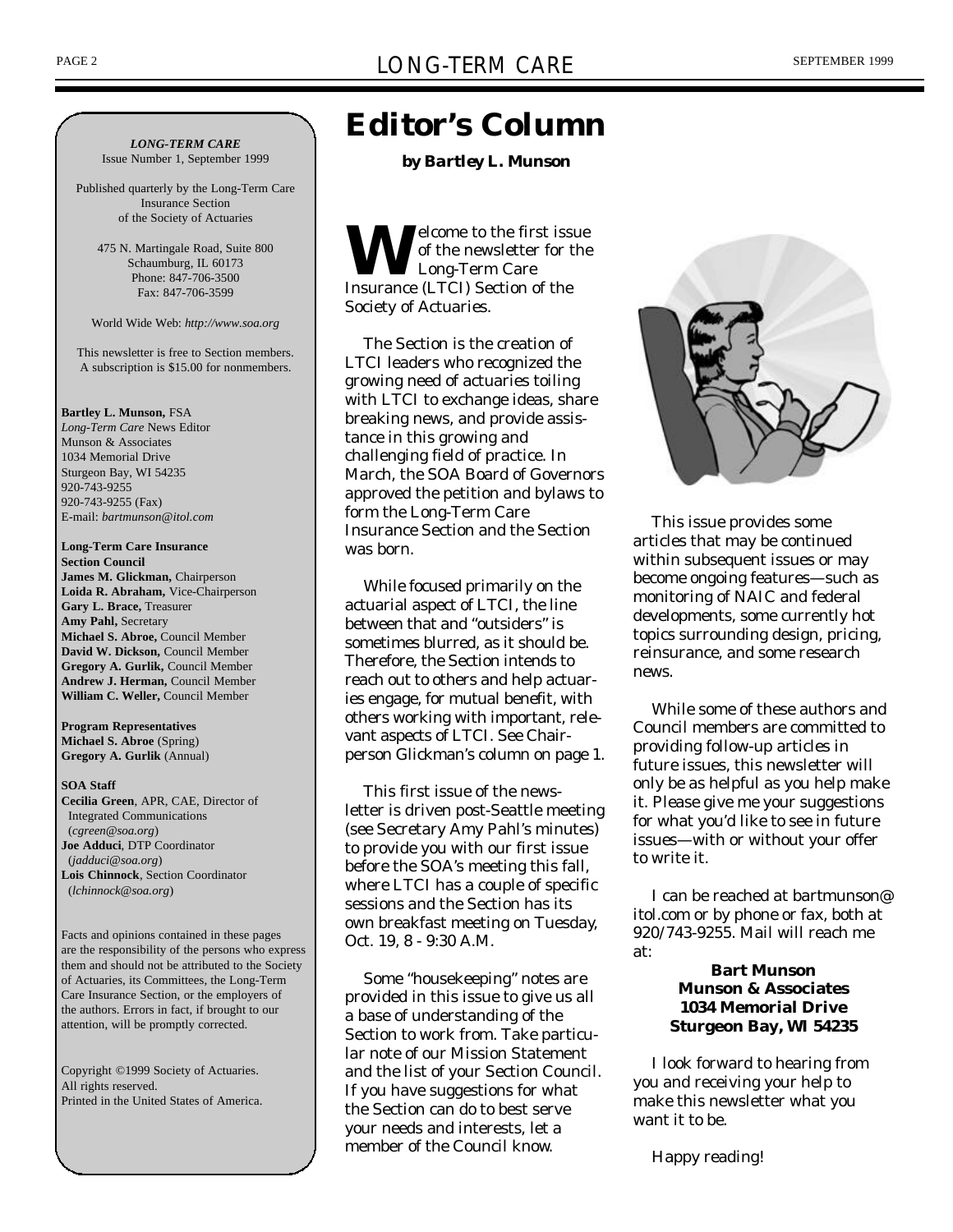## *NAIC Summary of LTCI Issues*

*by Bill Weller*

**LACTE CONTERNATION OF STARK OF THE MANUS OF INSURANCE NATIONAL NATIONAL REPORT OF INSURANCE NATIONAL ASSOCIATION OF INSURANCE NAME OF THE NATIONAL REPORT OF INSURANCE NAME OF THE NAME OF THE NAME OF THE NAME OF THE NAME O** ong-term care insurance (LTCI)was a topic at several **n** meetings during the Commissioners (NAIC) June 4 to 9 Regular Meeting. Issues related to (i) rate increases and potential regulatory changes that could mitigate future rate increases and (ii) changes to bring the NAIC models in line with HIPAA.

## **Rate Stability**

The regulatory actuaries have stated their desire to include additional provisions (beyond the Contingent Benefit of Lapse provision) that will further encourage companies to seek to avoid rate increases on in force LTC policies. Tom Foley noted his concern that there are two types of companies.

**•** The first has a "non-cancelable mentality" where the premiums are built with margins to avoid

with the potential that the assumptions cannot be realized or that rate increases will be needed.

During the June meeting other regulators raised concerns. There was a review of the ongoing legislative actions in California dealing with LTCI policies and limits on rate increases.

The regulators requested industry input to draft changes which were exposed with a date of 5/26/99.

An Interim Meeting was scheduled for August 23-24 in Kansas City, MO, to continue these discussions.

## **HIPAA Changes**

During several prior Regular Meetings of the NAIC changes have been proposed and reviewed so that the NAIC models will address

*"The regulatory actuaries have stated their desire to include additonal provisions...that will further encourage companies to seek to avoid rate increases on in force LTC policies....there are two types of companies. The first has a 'noncancelable mentality' and the second has 'beat-the-market mentality.'"*

the need for rate increases even though the product is guaranteed renewable.

**•** The second has a "beat-themarket mentality" where the concern is the competitiveness of the premiums and less concern issues created by HIPAA, e.g. tax qualified vs. non-tax qualified LTCI policies and 90-day certification requirements. It appears that most issues have been resolved, although the specifics for calculating and reporting claim denial ratios have not been worked out.

## **Interim Meeting**

The Health Insurance Association of America (HIAA) and the American Council of Life Insurance (ACLI) have prepared a joint response to the regulators' request for comments on rate stability. The response supports the inclusion of many of the elements first developed in the NAIC's Filing of Rates For Additional Benefit Individual and Group Health Insurance Forms Model Regulation. The principal elements are:

- **•** to remove regulatory review of initial rates based on loss ratio standards in favor of increased disclosure (including a history of rate increases on similar products); but
- **•** to increase the amount of regulatory review and to apply loss ratio standards if a rate increase is filed.

It is also expected that some regulators will propose additional items, including some elements of California Senate Bill 898, e.g., pooling of experience if a rate increase is requested and review of rate increases and assumptions by an independent (uniquely qualified) actuary.

*Bill Weller, FSA, is assistant vice-president and chief actuary at Health Insurance Association of America in Washington, D.C. He is also a member of the Long-Term Care Insurance Section Council and can be reached at* **bweller@ hiaa.org.**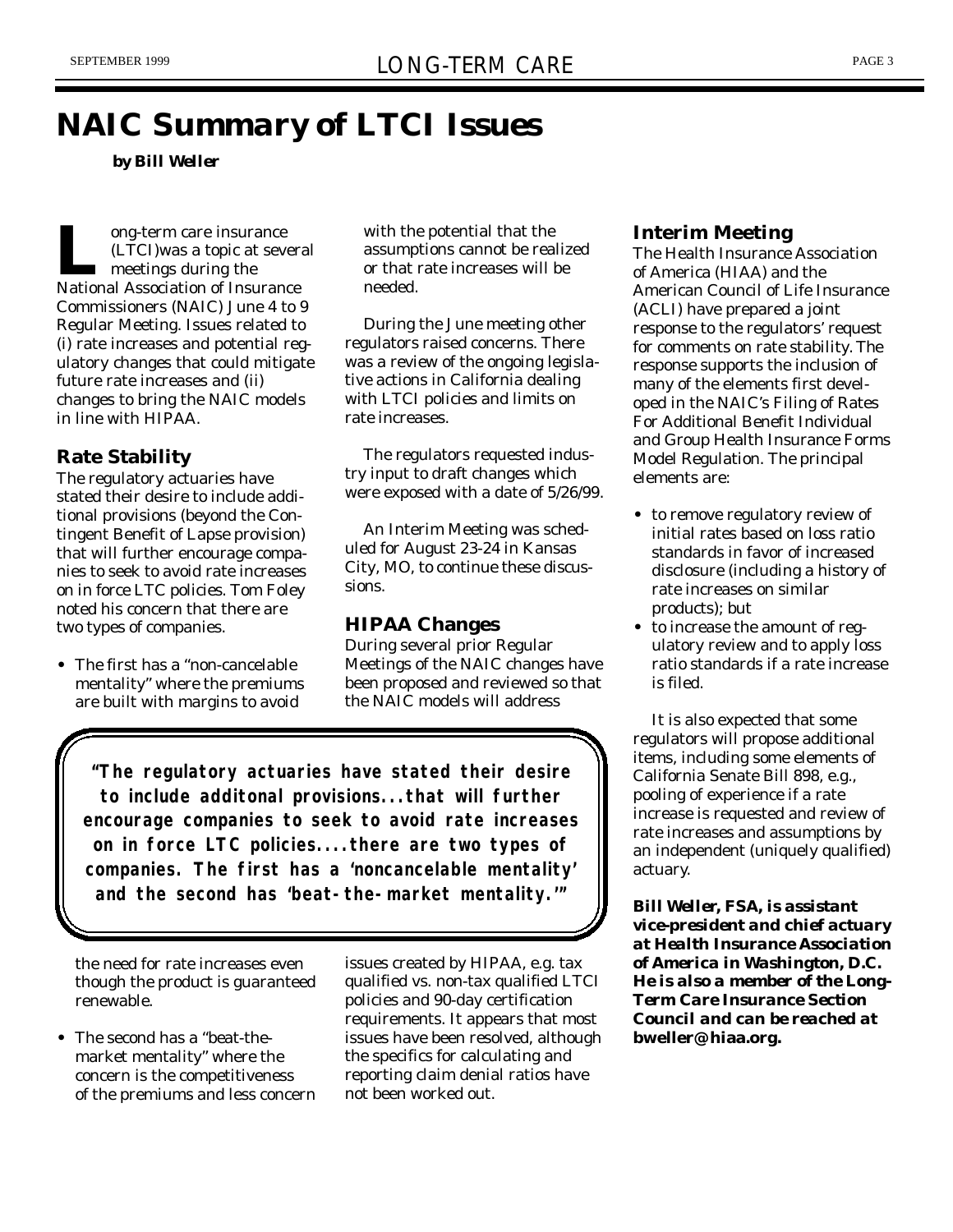## *Patterns of Informal and Formal Caregiving among Privately Insured and Non-Privately Insured Disabled Elders Living in the Community*

*by Don Charsky*

**A**<br> **A** federal government's co<br>
tinuing desire for individuals to recent series of government actions has signaled the federal government's conaccept personal responsibility for planning and paying for their longterm care (LTC) needs. Limited public funding for LTC expenses, coupled with tax incentives for individuals and companies to obtain private long-term care insurance (LTCI) policies, has once again heated up sales in the burgeoning private LTCI market.

But does private LTCI represent a "good buy"? While there is a growing body of knowledge about who buys LTCI policies and why, there has been no systematic study of the effectiveness of

such policies. On an industry-wide basis, no one knows:

- how benefits are being used
- \* whether claimants feel they are

getting good value for the premiums they pay

whether the patterns of formal (paid) and informal (unpaid) service use differ for LTCI claimants compared to similarly disabled persons without LTCI policies

Our research study was designed to:

- answer these questions
- provide basic socio-demographic and service utilization profiles for disabled private LTCI policyholders
- to compare such data and findings to the experiences of noninsured disabled communitydwelling elders.
- to discuss the implications of such findings on the service delivery system as well as on the design of private and public LTC programs and policies

The study was funded by grants from the Department of Health and Human Services, Office of Disability, Aging and Long-Term Care, and the Robert Wood Johnson Foundation Home Care Research Initiative. The project entailed

interviewing 700 communitydwelling LTCI claimants and their informal care-givers, as well as 500 privately insured institutional claimants, all receiving benefits under their policies.

Only the results of the community dwelling sample will be discussed here. There will be reports available in the near future that discuss the results of the informal caregiver sample, the institutional sample and a comparative analysis of the community and institutional samples.

## **The Profile of Community-Dwelling LTCI Claimants**

- **•** Privately insured disabled policyholders are more likely to be older and widowed, and less likely to have children living nearby than are elders in the general population.
- **•** LTCI benefits are well targeted. The vast majority of recipients (79%) have significant dependencies in activities of daily living (ADLs)—on average 3.3 dependencies—or is cognitively impaired (32% of the sample).

| Socio-Demographic            | <b>Privately-Insured</b>  | <b>General Population</b> |
|------------------------------|---------------------------|---------------------------|
| <b>Characteristics</b>       | <b>Disabled Claimants</b> | 65 and over               |
| Average Age                  | 79 years                  | 75 years                  |
| Male                         | 32%                       | 31%                       |
| Female                       | 68%                       | 69%                       |
| Never Married                | 4%                        | 4%                        |
| Married                      | 46%                       | 4%                        |
| Divorced/Separated           | 5%                        | 7%                        |
| Widowed                      | 45%                       | 34%                       |
| Any children within 25 miles | 54%                       | 69%                       |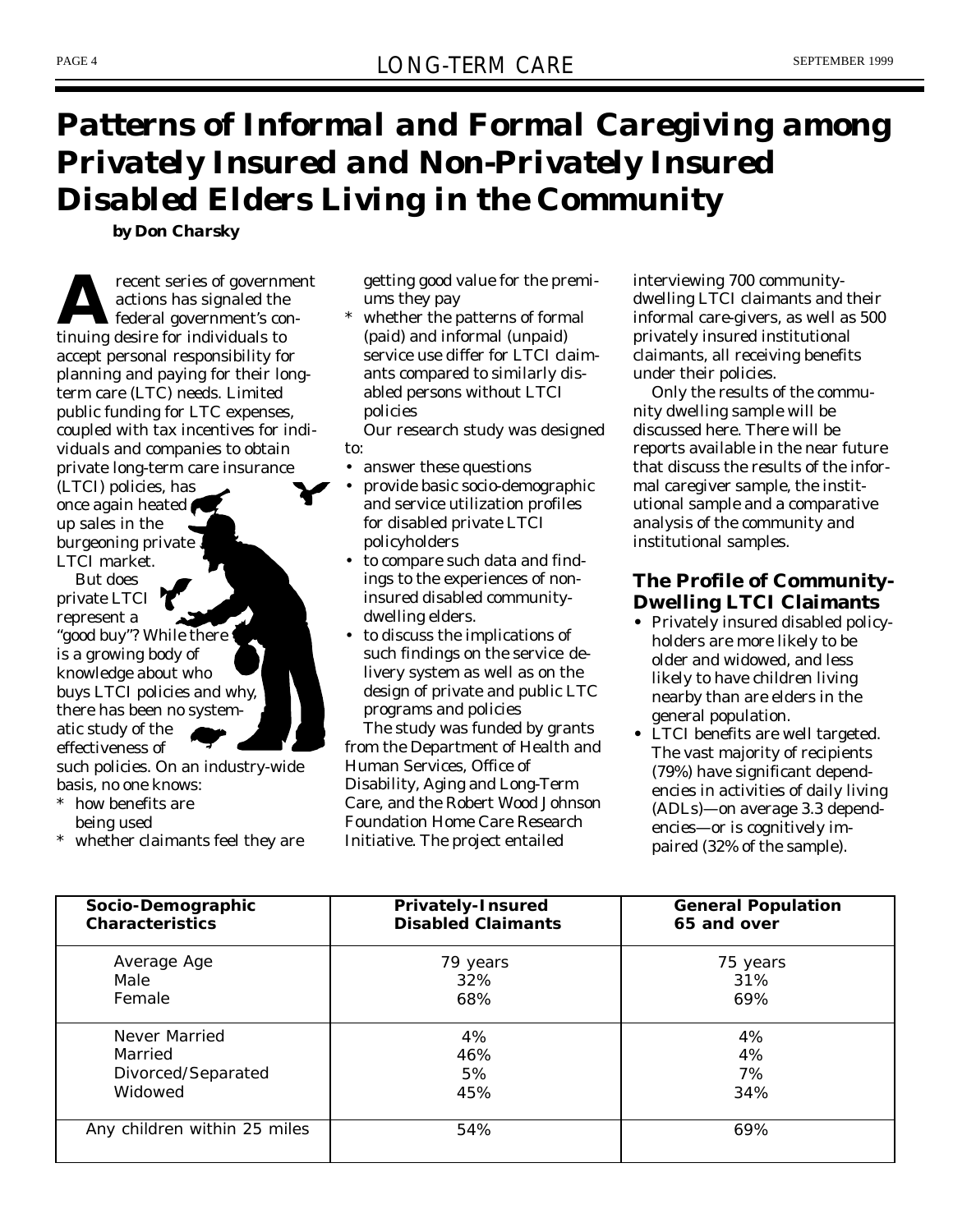## **Use of Formal and Informal Care Services among Privately Insured Claimants**

- **•** About one in four claimants relies solely on formal (paid) services for their care.
- **•** On average, claimants receive 59 hours of care a week. Insur-

claim for about 13 months and had received \$18,000 in benefits. This amount represents less than 20% of total available insurance benefits.

**•** The typical coverage for home care reimburses up to \$80 in daily costs for a period of about four years.



ance pays for an average of 36 hours per week, which is equal to about 60% of the total care received.

- Formal caregivers split their time fairly evenly between ADL and instrumental activities of daily living (IADL), whereas informal caregivers are more likely to be providing greater amounts of IADL assistance.
- **•** Formal service providers spent 44 hours in the homes of claimants of which 36 hours were spent on ADL and IADL assistance. About 18% of the time was spent on non-ADL/IADL activities.

## **Benefits Paid under Insurance Contracts and Insurance Policy Designs**

- **•** For more than 70% of claimants, insurance pays all of the costs of care.
- **•** The average monthly insurance benefit paid to claimants is \$1,527. This compares to an average public insurance benefit (i.e. Medicaid waiver) for home care of \$450.
- **•** As of the interview date, the average claimant had been in

**•** One-third of claimants have some form of inflation protection provision in their policy.

## **Claimant Satisfaction with Insurance Policy and Insurance Company**

- **•** The vast majority of claimants (86%) are satisfied with their policy and most (75%) had no difficulty understanding what their policy covered. Most (70%) found it easy to file a claim. About 19% felt that the company could have provided additional customer support and more information about how to use benefits.
- **•** About 90% of all individuals filing claims had no disagreements with their insurance companies or had a disagreement that was resolved satisfactorily.
- **•** While most claimants felt they had purchased enough home care coverage (75%), the rest (25%) wished they had purchased more.

## **Impact of Private LTCI on Claimants and Informal Caregivers**

**•** About 60% of claimants indicated that without their policy they

would not be able to afford their current level of services and would have to consume fewer hours of paid care. Many also indicated that without their policy benefits, they would have to rely more on informal supports.

- **•** About half of all claimants and informal caregivers indicated that without private insurance, they would have to seek institutional alternatives—nursing home care or assisted living facilities.
- **•** The presence of insurance benefits has not significantly reduced the level of informal care received by claimants. Roughly two in three informal care-givers have not reduced the level of care that they provide, with half maintaining the same level of care. This finding suggests that for most informal caregivers, insurance financed formal care is not a perfect substitute for informal care.
- **•** Where formal care does substitute for informal care, the substitution is selective; that is, the formal care financed by insurance benefits may substitute for the care provided by adult children but not necessarily for the care provided by a spouse.
- **•** About two in three informal caregivers indicate that the presence of private insurance benefits has reduced their level of stress.

## **Levels of Met and Unmet Need**

- **•** The majority of claimants do not report unmet (82%) or undermet (77%) needs. Yet for those who do, the principal contributing factors are service availability, scheduling, continuity and coordination of caregivers, claimant preference and the quality of caregivers.
- **•** While LTCI is succeeding in bringing formal caregivers into the homes of disabled elders, in some cases the services of these providers are either not being utilized by claimants or are not being supplied to the claimant.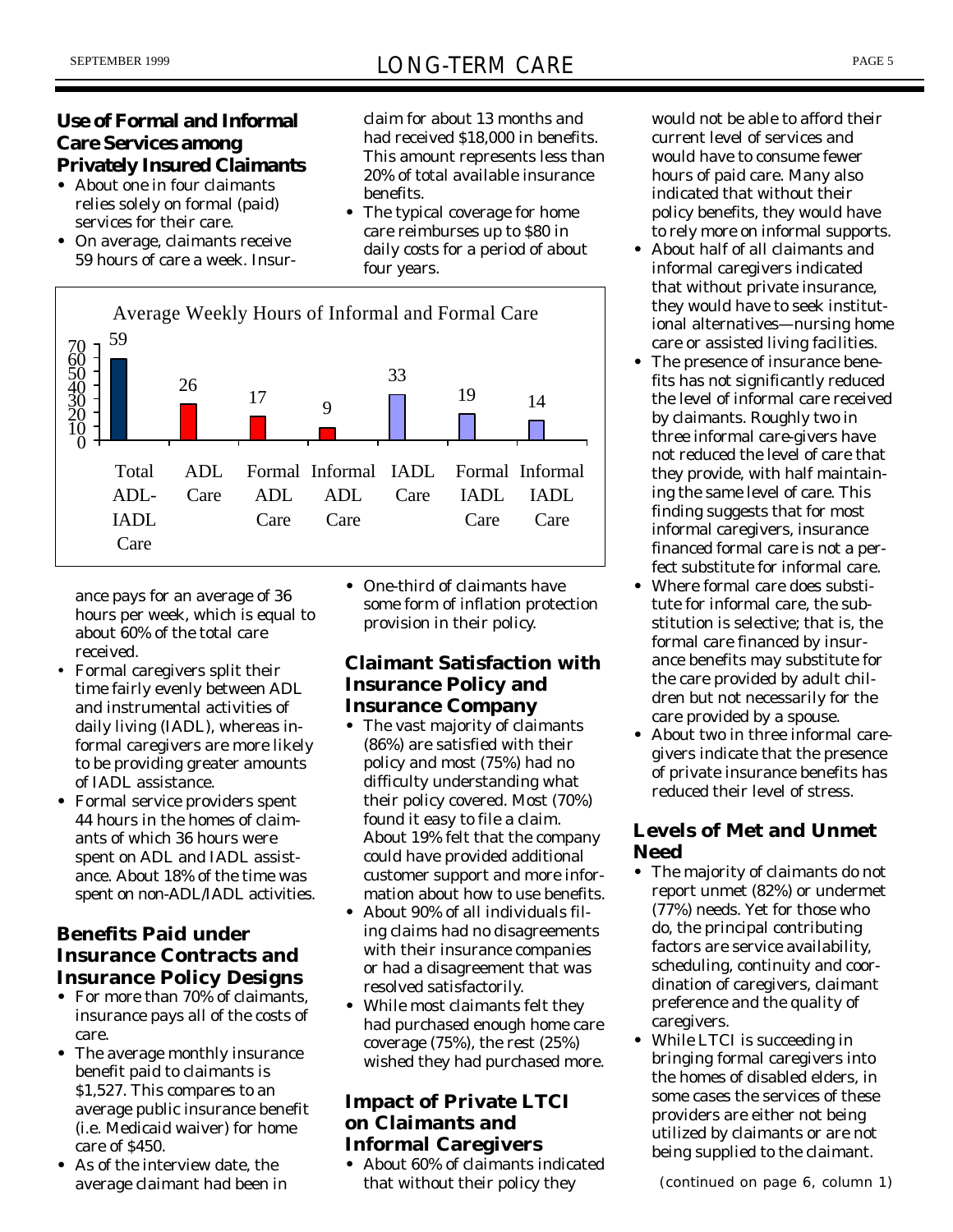## **Patterns of Informal and Formal Caregiving among Privately Insured and Non-Privately Insured Disabled Elders Living in the Community** *continued from page 5*

**•** Claimants with multiple caregivers report greater levels of undermet need. This suggests that clearly delineated lines of responsibility may be particularly important in assuring that needs are adequately met.

## **Comparing Disabled Privately Insured and Non-Privately Insured Community-Dwelling Disabled Elders**

- **•** Compared to those without private insurance, disabled elders with private insurance are more likely to live alone and less likely to have children living nearby. They are also four times more likely to have some college education, eight times more likely to have incomes greater than \$30,000, and are overwhelmingly white.
- **•** The prevalence of physical impairments (i.e. ADL limitations) is much greater among the privately insured disabled elders than among the non-privately insured disabled elders; on the other hand, cognitive impairment is much more prevalent among non-insured disabled elders.
- **•** About 90% of the non-privately insured disabled elders rely on some level of informal care compared with 77% of the privately insured disabled elders.
- **•** Privately insured disabled elders are roughly five times more likely to rely exclusively on formal care than are those with out private insurance. This finding supports the hypothesis that private insurance may be used to compensate for a lack of available informal support.
- **•** The majority (70%) of disabled elders with private LTCI primarily use unskilled services such as home health aides and homemaker services, whereas among

the non-insured disabled, nursing care remains the most prevalent Medicare funded home care service.

- **•** The privately insured disabled receive 14 hours more per week of assistance than do the nonprivately insured disabled. Much of this is attributable to the receipt of formal services.
- **•** Very few of the privately insured disabled use Medicare as apayment source for home care services. By contrast, roughly 30% of non-privately insured disabled elders use Medicare as a payment source.

Clearly:

- ☛ LTCI benefits are well targeted; they serve those who are truly dependent.
- ☛ The vast majority of claimants is satisfied with their policies, understand their coverage, and find it easy to file claims.
- ☛ Because of their LTCI benefits, substantial numbers of disabled elderly individuals can remain at home instead of being forced to seek institutional care.
- ☛ The availability of LTCI benefits

reduces stress among informal care givers and decreases usage of Medicare to fund home health care expenses.

☛ Finally, for insured individuals, formal care may substitute for some, but not most, informal care, and the two systems appear to be working together to better meet the needs of claimants.

Expansion in the private market is likely to lead to reductions in public expenditures on LTC, and the insurance is likely to continue to help disabled individuals remain in their homes at the same time as it maintains and enhances the resiliency of informal support networks.

### *Don Charsky, FSA, MAAA, is president of Life Plans, Inc. in Waltham, MA.*

*For a copy of this report, please contact the Research Department at LifePlans, Inc., Two University Office Park, 51 Sawyer Road, Waltham, MA 02453.*

## *Long-Term Care Insurance Section Meeting in Seattle*

*Launching the new Long-Term Care Insurance Section in Seattle are newly elected Section Council members:*

*(Standing L to R)—Greg Gurlik, Bill Weller, Mike Abroe, David Dickson, Bart Munson (Newsletter Editor)*

*Seated: L to R)—Andrew Herman, Loida Abraham (Vice-Chairperson), Jim Glickman (Chairperson), Amy Pahl (Secretary). Missing: Gary Brace (Treasurer)*

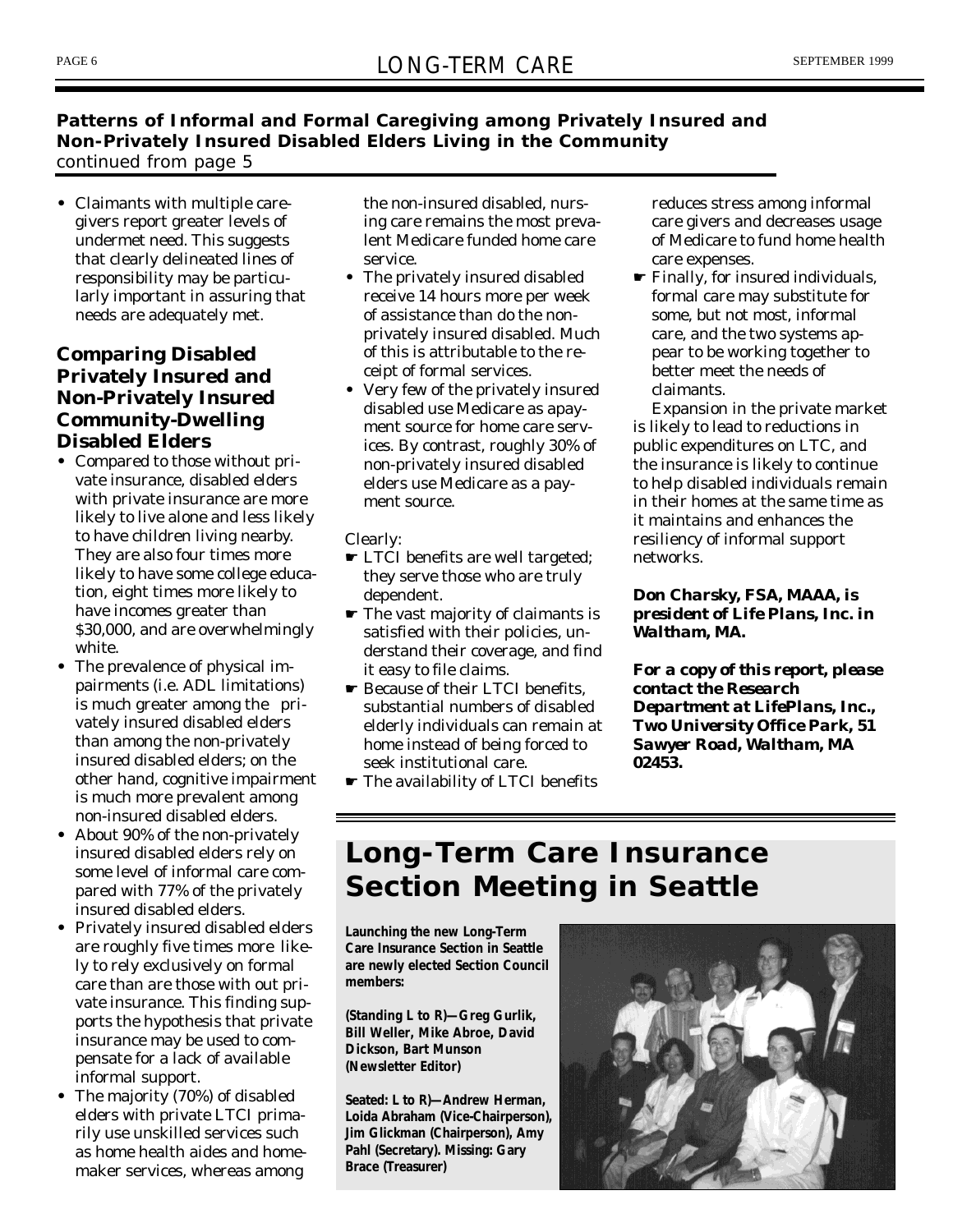## *LTCI Section Meeting Minutes, Seattle SOA Meeting*

#### **Seattle SOA Meeting, June 17, 1999**

**Council members present:** Jim Glickman, *Chairperson*; Loida Abraham, *Vice Chairperson*; Amy Pahl, *Secretary*; Greg Gurlik; Mike Abroe; Bill Weller; Andrew Herman; and David Dickson

#### **Council member not present:** Gary Brace, *Treasurer*

#### **Also present:**

Bart Munson, *Newsletter Editor*

Jim called the meeting to order and welcomed all those in attendance. Introductions of the Council officers were made. Jim pointed out that everyone should have received a copy of our Mission Statement and a sign-up sheet to reflect areas of interest for participation in the Section. It was mentioned that the Council has had one previous meeting via conference call, where each Council member's role was determined.

Jim explained that there had been a two-way tie for the ninth Council member position and that to solve the dilemma, Bart Munson offered to step down from the Council to allow both the ninth and tenth elected Council members to be included. Bart further agreed to the time-demanding position of Section newsletter editor. Because of the importance of this position and Bart's LTC expertise, we have asked him to continue to be an active participant in Council meetings.

Bart commented that the three reasons for his willingness to accept the role of editor include (1) his desire to contribute to the SOA and the formative years of the Section, (2) his desire to help solve the ninth place tie, and (3) his expectation of significant Section member contributions to the newsletter.

Bart called for volunteers to write articles for upcoming newsletters and to reflect such interest on the distributed sign-up sheet or contact any Council member directly. Although the date of the first newsletter is not yet known, Jim announced every attempt would be made to distribute it before the SOA Annual Meeting in October.

Each Council member then described his/her role on the Council:

*• Mike Abroe—*Spring, 2000, Health, Pension & LTC Meeting (in Las Vegas) Coordinator for LTC sessions; Organizer for newsletter articles on group LTC topics; Liaison to Health Practice **Committee** 

*• Bill Weller—*NAIC and other regulatory activities liaison; Organizer for newsletter articles on National LTC conferences and other LTC activities.

*• Loida Abraham—*Organizer for newsletter articles on LTC marketing and sales.

*• Amy Pahl—*Liaison to E & E committee and contact for developing LTC study materials; Organizer for newsletter articles on LTC education issues.

*• Andrew Herman—*Organizer for newsletter articles on LTC pricing and product development.

*• Greg Gurlik—*Annual Meeting October 2000 (in Chicago) Coordinator for LTC sessions.

*• David Dickson—*Organizer for newsletter articles on LTC reinsurance.

Jim again asked the group to express their interest for involvement in various areas—in particular, interest in other topics not mentioned above, such as valuation, reporting, and CCRC activity.

Jim made a suggestion to create an annual conference on home office issues. The objective of such a conference would be to bring underwriting, marketing, claims, and actuarial expertise together to offer an opportunity for discussion and interaction.

Howard Bolnick congratulated and welcomed the Section Council and expressed his pleasure in the creation of a Section with LTC focus.

Bill Weller provided a brief update on the June 16th NAIC meeting on rate stabilization and summarized by saying he expects to see continued changes with the California non-can bill.

Jim called for general comments and questions from the audience:

**•** A question was posed to the Council about its role interacting with state legislatures and other regulatory groups. Jim responded that while the Council would not proactively lobby, it

would seek to be a source of expert actuarial information for those entities. **•** Anna Rappaport challenged the group to expand their focus from LTC

> insurance to the total issue of financing care to elderly. Jim responded that it was a very good topic and with enough interest it should be pursued. He encour-

aged Anna to organize activities in this area, especially educational activities at SOA meetings.

**•** Another question was raised about LTCI topics as part of the new part 8 exam syllabus. Amy responded that as liaison to the E & E committee she would expect to be involved in organizing LTCI-related syllabus and study materials.

Jim encouraged LTCI Section members who are also members of other SOA Sections to volunteer to coordinate communications between the activities of those Sections and the LTCI **Section** 

A question arose about the Council assisting in the development of experience data. In response to the question, Gary Corliss, chairperson of SOA LTC Experience Committee, commented on Experience Committee work, and his involvement.

Eric Stallard commented on his work at Duke University with non-institutional data and that a CD would soon be available containing numerous tables derived from the 1984 and 1989 National LTC Surveys, accompanied by a comprehensive 100-page written report.

Jim announced the next LTCI Council meeting will be a breakfast meeting on Tuesday, October 19 from 8 to 9:30 am. He asked for topic ideas for the meeting.

He also encouraged those interested in specific topics or in speaking in Las Vegas to contact Mike Abroe. The first planning meeting of the Spring Program Committee will be held in September.

Jim thanked those in attendance for their interest and the meeting was adjourned.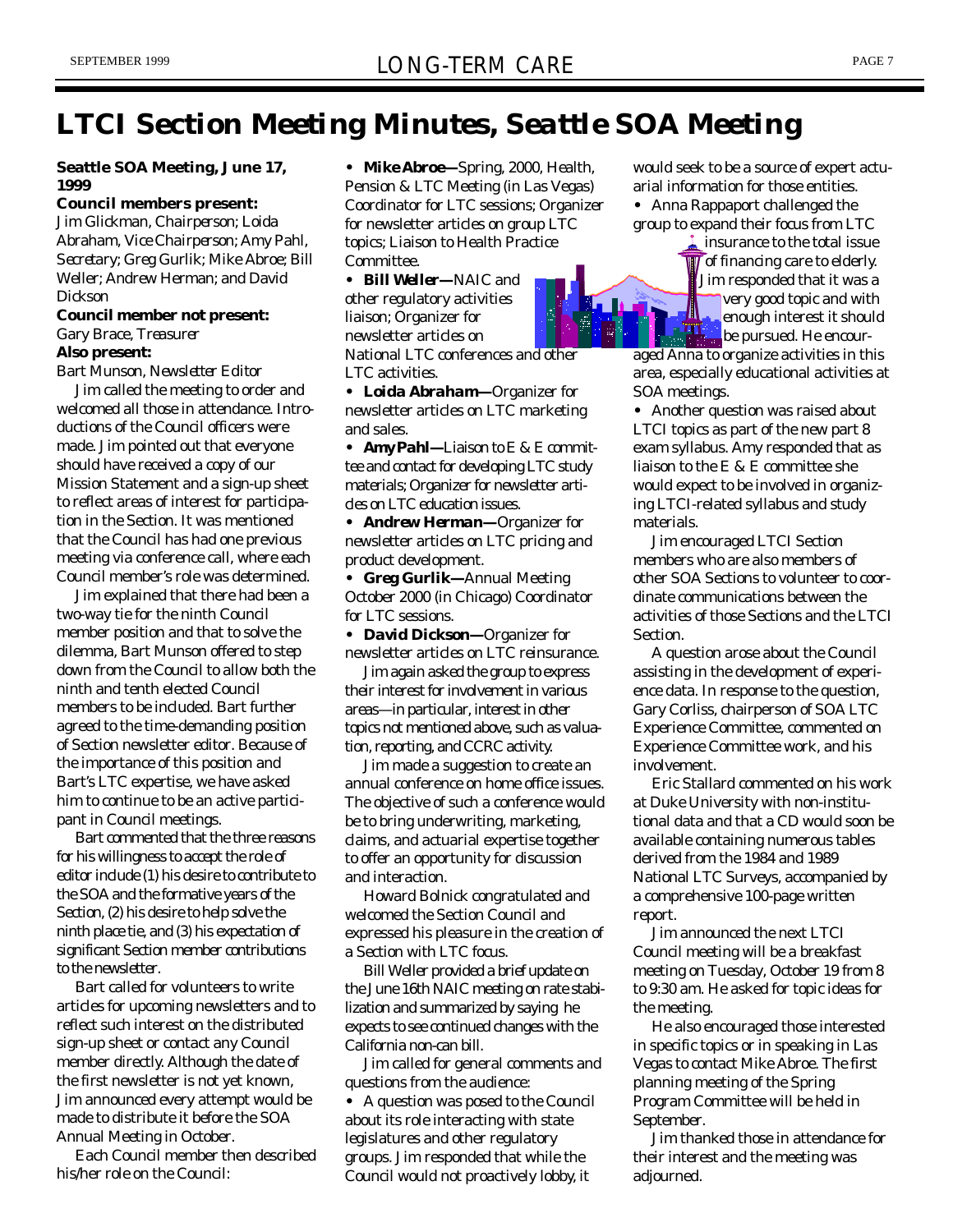## *LTCI Product Pricing Discussion*

*by Andrew Herman*

*Editor's Note: This article is extensively edited from a presentation on LTCI product pricing given by Andrew Herman at the 1999 SOA Spring Meeting in Seattle, WA. The complete transcript will be available in the Record.*

THE professional and regulatory<br>
professional and regulatory<br>
product pricing, selection of pricing his article shares some professional and regulatory considerations in LTCI assumptions, the impact of product features, and some of the common pricing pitfalls.

I'm sure most have read the revised Actuarial Standard of Practice (ASOP) No. 18, which has been around for many years, but was just recently revised and is effective for all work performed on or after June 1, 1999. The revisions are actually pretty significant.

ASOP No. 18 addresses coverage and plan features, assumption setting, premium rate and reserve determination, sensitivity testing, cash flow testing, experience monitoring and communications and disclosure. There are several new features in the revised standard that are of particular importance, the most notable being that the actuary is to establish claim incidence rates, claim termination rates, and costs of eligible benefits separately for at least nursing home, assisted living facility, and home care benefits. Those actuaries who have been adding a claim cost load to their facility assumptions to cover the costs of home care are not following the ASOP. Even more significant is the guidance with respect to assisted living facilities.

Another important point is to identify experience assumptions that are likely to change materially over the plan term, and consider reflecting changes when setting assumptions.

One point which cannot be overemphasized is that the actuary

should not rely on anticipated future premium increases to justify unrealistic assumptions.

The final point is that the actuary has a responsibility to inform the sponsoring entity of the need to collect experience data in a manner that permits the actuary to compare assumptions with emerging experience.

Pricing actuaries who are involved in product filings, of course, are familiar with the actuarial certification that must be in the actuarial memorandum to obtain product approval, and most states accept fairly standard language that benefits are reasonable in relation to premiums. A couple of states, such as Colorado, require special language. In Colorado, one has to certify that premiums for the line of business are not excessive, inadequate or unfairly discriminatory.

There's an annual rate filing requirement in Florida, and the state has been enforcing this requirement. If one is filing new LTCI products at this time and the company is out of compliance with the annual rate filing requirement, one might encounter some difficulty getting the products approved. The required rating certification is meaningful because the actuary must consider actual past experience relative to pricing expectations before certifying that premiums are still reasonable in relation to benefits. Essentially, through regulation the state is requiring active management of premium levels for in force long-term care business. And since new product filings must compare benefits and premiums to in force products, the state's requirement of active rate management in practice extends to newly developed products as well.

Colorado has an annual rate filing requirement. While the state has taken a different approach from Florida, the intent (to encourage

proper initial product pricing) is similar. For Colorado business, an actuary must certify that the premiums for the LTCI line of business have remained level for existing policyholders and are expected to remain level over the life of the policy. Of course, this certification would only be applicable for business that does not appear to the actuary to be in need of a rate increase.

In terms of consistency among assumption sets, I have seen actual practice where the actuary has several distinct sets of assumptions. In one case, the actuary had a filing assumption set, a pricing assumption set, and a valuation assumption set, and none of them really had any relation to each other. I would not advise such a practice. But with that said, there are some differences between the assumptions used in your loss ratio demonstration and your pricing assumptions. Consequently, in practice the pricing lifetime anticipated loss ratio generally is not the same as the filing lifetime anticipated loss ratio.

I would emphasize in regard to the loss ratio demonstration that your assumptions underlying the demonstration should be consistent with your pricing assumptions. Any material differences should be disclosed.

I think the key difference between the filing and the pricing lifetime loss ratio is the specific interest rate used. In most product filings, the actuary will present the lifetime anticipated loss ratio as well as expected annual loss ratios; and, of course, the lifetime ratio is calculated using some interest rate. Whether this interest rate should be an after-tax rate or a pre-tax rate does not seem clear; I don't think there's really an industry standard or specific professional guidance. I believe that many actuaries choose to use the statutory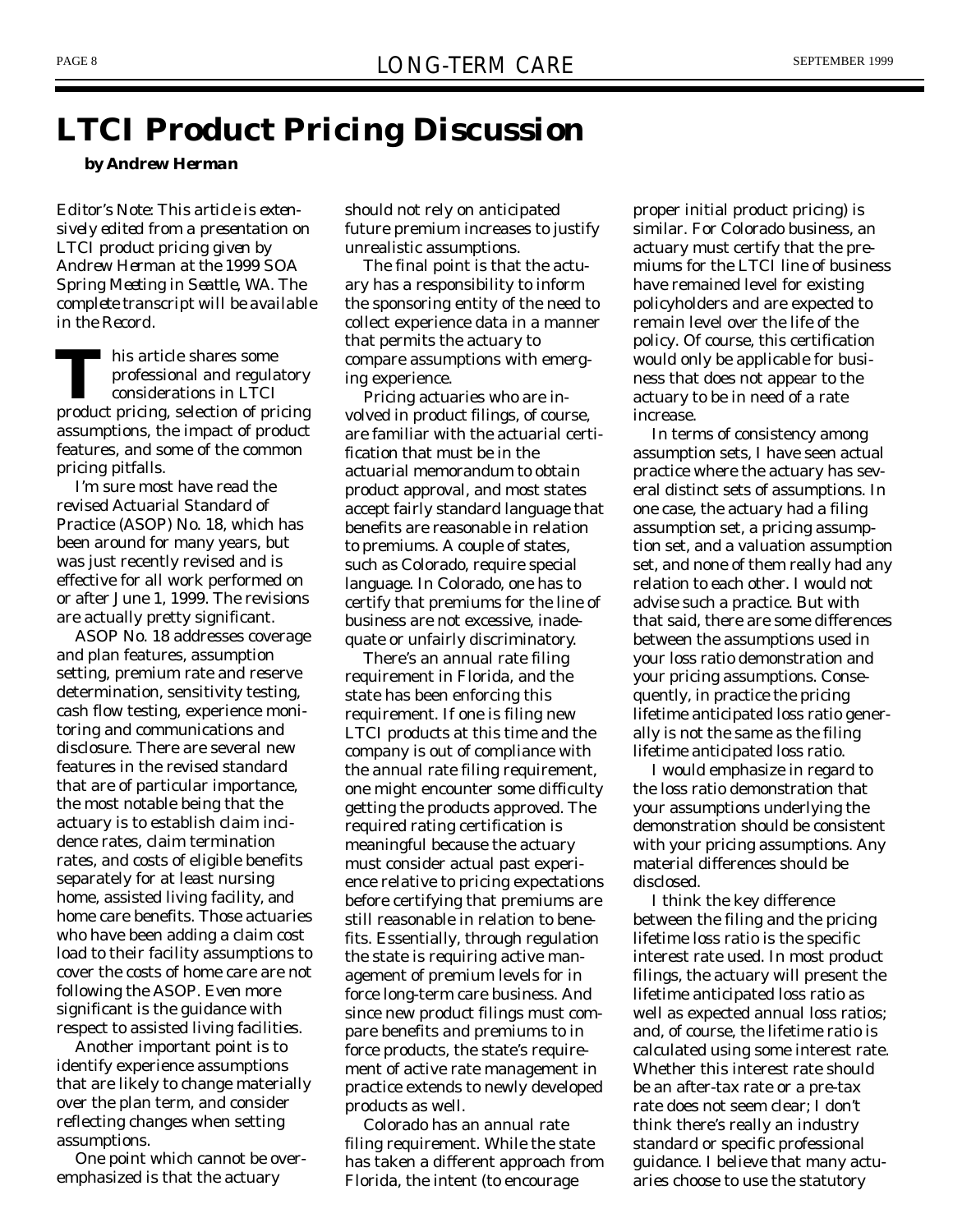valuation interest rate in the filing lifetime loss ratio calculation, which is close to an after-tax pricing interest rate, but it may actually be a little higher. Personally, I use the valuation rate, and I think that works everywhere except for the states of New Jersey and New York, which mandate some special interest rate.

In terms of the definition of the loss ratio, states will generally accept the present value of paid claims plus change in claim reserves and liabilities (without an interest adjustment) divided by the present value of premiums. Paid claims plus change in claim reserves is sometimes just called policy benefits, and I think most states will accept this definition with the calculation of the lifetime loss ratio made using the valuation interest rates. For individual LTCI, most states have a 60% minimum loss ratio standard, except I believe there are four 65% states: New Jersey, New Mexico, New York and Wisconsin.

If you were to calculate the loss ratio on a paid basis rather than an incurred basis, and use your pricing pre-tax earned rate, you'd likely have a loss ratio in the 50% to 55% range. Since on the surface this result may appear to be out of regulatory compliance, it is especially important to disclose assumptions and methodologies in new product submissions.

In Florida the actuary must demonstrate compliance of each combination of base policy plus optional rider, so there can't really be any subsidies across benefit options. Maine continues to require a paid definition of the loss ratio. Compliance with this definition may require a company to lower premiums in order to obtain product approval, and commissions might need to be reduced in Maine (as they often are in the 65% loss ratio states) to maintain product profitability.

Several states have regulatory requirements of some form of level commissions. Delaware, like

Indiana, has adopted the 200% rule, which states that total first year compensation can be no more than 200% of the renewal year compensation, and that must be paid for a reasonable number of years. Wisconsin has a 400% rule. Michigan requires level commissions for the first three policy years for ages 65

spousal discounts that are based on the purchase of a separate contract and, interestingly enough, the state cites the entire contract provision of the policy. While this makes some sense, when both spouses purchase a policy the carrier has evidence that a healthy care-giver is present. National statistics along with the

*"One point which cannot be overemphasized is that the actuary should not rely on anticipated future premium increases to justify unrealistic assumptions."*

and up. Pennsylvania has a commission cap: 50% in the first year and 10% in renewal years for the direct writing agent.

As the regulatory environment for LTCI continues to evolve, new state regulatory issues generally emerge with each new product filing. Here are three product issues that have surfaced recently:

1. Care coordination provisions, which serve the company's interest by helping to control claim costs, may also serve to minimize disputes between claimants, doctors, and the insurance company. Yet, several states generally resist approval of LTCI products that include such provisions. Texas consistently resists approval of policy incentives in which a higher level of benefits is paid when benefits are ac cessed through the companyapproved care coordinator. Missouri just very recently has been going the route of Texas. Other states that closely review care coordination provisions include Pennsylvania and California.

2. Spousal discount is another. Most of today's policies offer a 10%, 15% or even 20% spousal discount for both policies when a husband and wife are issued. Michigan requires an actuarial statement certifying that the spousal discount is experience-based.

Recently, Florida began rejecting

vast majority of LTCI industry experience indicate that the presence of a primary care-giver significantly impacts benefit utilization. In Florida one very well may have to base eligibility on marital status alone with no other requirements. Further, the state generally resists approval of discounts that may be removed in the event of divorce or death.

New Jersey and South Dakota are other states in which one may encounter some difficulty obtaining approval for spousal discounts.

3. The industry is leaning increasingly towards selling tax qualified (TQ) LTCI coverage rather than nontax qualified (NTQ) coverage. However, many carriers, particularly in the brokerage marketplace, need to have a NTQ product available because the agents like to sell it.

California is the one state that requires a NTQ product offering, based on state-regulated benefit triggers.

For a NTQ product in Tennessee, three benefit triggers are required. One of these is medical necessity, which is particularly of concern for home care benefits. Many carriers that market NTQ home health care coverage will not offer such coverage in Tennessee.

A company's field force may desire to sell a TQ policy with the familiar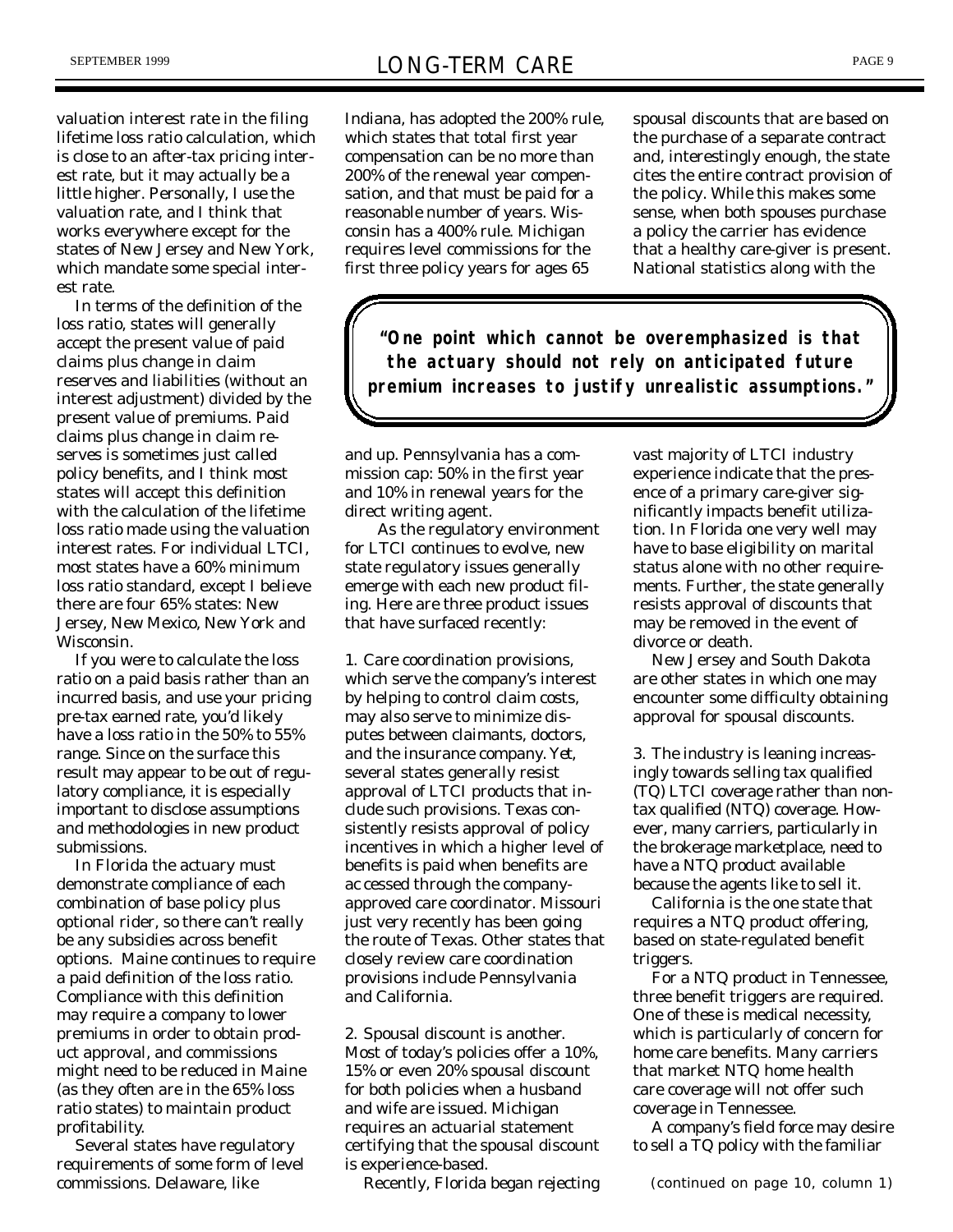### **LTCI Product Pricing Discussion** *continued from page 9*

two of six ADL benefit triggers, and a NTQ policy at the same rates but that triggers benefits from only one ADL. From an actuarial perspective, this construct may be feasible, for instance, when the ADL list in the NTQ policy is pared down to five ADLs by excluding bathing (which is generally the first ADL lost). But, with states that have adopted a regulation that requires definition of six ADLs (including bathing) in the NTQ policy, the construct breaks down. Either the premiums would need to be increased, or the NTQ ADL benefit trigger would need to be changed to two of six, as in the TQ policy.

Regarding pricing assumptions, I have seen several cases where a rate increase is needed because the original termination assumptions were on the high side. Now that the industry is a little more mature, we're getting a feel for what the ultimate lapse rate looks like. Some carriers are experiencing an ultimate voluntary lapse rate as low as 2%. If the actuary priced with 10% ultimate lapse, there's really going to be a deficiency in the premiums. It may be appropriate to vary lapse rates by issue age, payment method, benefit type or other factors. The first year lapse rate and the Not Taken Out (NTO) rate may be influenced by your distribution system. High pressure tactics generally will lead to high NTO rates and first year lapses.

When setting mortality assumptions, most actuaries would agree that life insurance tables are inappropriate because they are conservative in the wrong direction for LTCI. Good sources for mortality assumption may be U.S. population data along with selection factors or an annuity table such as the 1983 GAM or the 1994 GAM.

For morbidity assumptions, I think everyone would agree that your own company's experience is the most relevant source. You should consider the sales region, the type of

distribution system, and the level of underwriting expertise. Region has been a real issue. Some of the states in the Midwest, including North Dakota, have had util- ization problems with facility coverage. Other regions, such as South Florida, have experienced claim problems with home health care. Home health care utilization in general will be higher in large met-ropolitan areas, such as Chicago, Houston and Los Angeles, relative to rural areas. Regional pricing may be the best strategy, particularly for a stand-alone home health care policy.

The net investment income assumption is going to have a huge impact on these products because there's a very long tail on them. I've seen some companies recently setting the assumption for the pretax interest rate as low as 6.0% level. Larger carriers often are more aggressive in assumption setting, as they can segment their assets to benefit from the longer duration of the LTCI liabilities. Today, they may be able to use a rate of 7% or 7.5%, perhaps grading down over time. It is critical to avoid a disconnect between your assumptions and your actual investment practices.

Agent compensation is the biggest piece of expenses. Broker total compensation rates as a percent of premium are usually in the neighborhood of 75% first year and about 15% renewal years. The first year rate may be even higher, particularly at the younger ages. To help maintain product profitability, it may be helpful to design riders to pay no commissions or just firstyear commissions only. Like riders, guaranteed purchase option increases are an element of coverage in which full commissions may not be paid. It also helps profitability to not pay commissions on waived premiums or rate increase premiums, if there are any.

In thinking about how product features impact claims, several features come to mind.

✍ Whether your coverage is stand-alone or comprehensive is very, very important. Stand-alone coverage, most notably home health care, has had different experience relative to policies that cover the whole continuum of LTC. Many carriers market stand-alone home care coverage with premium rates that are two times or two and a half times the rates of a home health care rider, and it's actually the right number.

- ✍ In particular for stand-alone home care coverage, care coordination has proven effective in controlling claims; the pricing should take into consideration any such provisions..
- ✍ Automatic inflation increases of 5% compounded annually are generally required by states, so these benefits are offered everywhere. The high price tag has really limited sales. Some companies sell about 90% of their business with no inflation protection, which becomes a consumer issue, but guaranteed purchase option provisions help address the issue. Through these provisions, policyholders that don't purchase inflation protection at issue will have the ability to increase coverage later without providing evidence of insurability. It is critical to price compound inflation benefits properly. There may be a tendency for the actuary to inflate the claim costs by 5% compounded annually. That doesn't quite work, because one thereby ignores the continuation of inflation protection after claim status begins. That could mean understated attained age claim costs by 30% at age 50 decreasing to 10% over attained age 85.
- ✍ Waiver of premium for confinement is a standard feature in today's contracts. Competition has led carriers to waive premium on home health care; often benefits with some regularity are required, such as eight days per calendar month or four or five days per week. Waiver of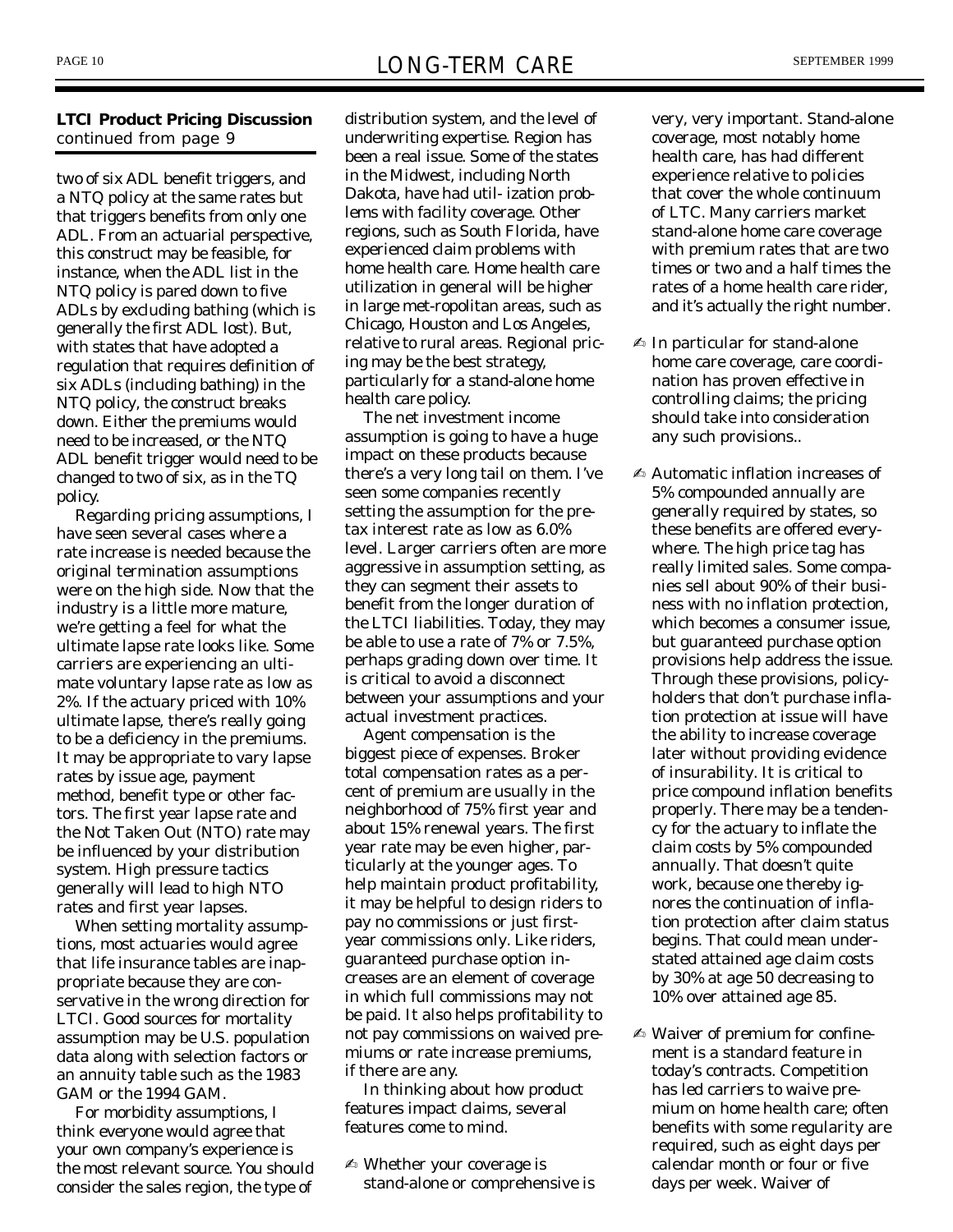premium provisions are very, very costly at the older issueages, and it generally would not be suitable to load premiums across the board by a flat percentage. Using a proper modeling approach, the waiver provision should cost 20%, 30% or even more at the older issue ages.

✍ Dual waiver is popular among some of the carriers, particularly in the brokerage marketplace. There, the premium for a spouse policy may be waived whenever the policyholder's premium is waived; or one may waive the spouse's premium just on the policyholder's confinement rather

than on home health care, to keep the cost down.

✍ The lifetime waiver of premium for surviving spouse benefit is appealing from a marketing perspective but presents significant risk to the company. The policy becomes non-can once it's paid up. I'm not sure how one reflects that in pricing, but one certainly should think about it. Currently, there are many variations in the benefit design on the market, yet it may be difficult to obtain approval in certain states. Florida will object to benefits of this nature if they are included in the base policy; the benefit must be

offered only as an optional rider.

✍ Limited pay policies tend to be even riskier than lifetime waiver provisions. In today's marketplace, several carriers are marketing ten pay, and a few are even offering single pay. I personally would not advise doing single pay at this point unless one can charge quite a bit of extra premium to cover the noncancelable aspect.

*Andrew Herman, FSA, is consulting actuary at Wakely and Associates, Inc. in Clearwater, FL. He can be reached at* **AndrewH@wakelyinc.com.**

## *President Clinton's Long-Term Care Initiative Presentation on January 4, 1999*

*by Gerald Elsea*

**O**<sup>n</sup> January 4, 1999, Pres-<br>
ident Clinton and Vice<br>
President Gore unveiled a<br>
long-term care initiative to support n January 4, 1999, President Clinton and Vice President Gore unveiled a family caregivers and help address growing long-term care needs.This is a 4-part initiative, costing \$6.2 billion over five years. Over 5 million Americans need long-term care due to illness or disability. Twothirds are elderly and one-third are younger adults or children that have either birth defects or have developed a chronic condition. The number of Americans 65 and older will jump from 34.3 million presently to 69.4 million by the year 2030. Twenty percent of Americans will then be elderly. The population of 85 and older individuals will rise from 4 million currently to 8.4 million in the same time frame and almost half will need assistance with activities of daily living.

The initiative has four parts and is designed to address the broadbase and varied needs of the population. The four parts are: 1) A \$1,000 tax credit to individuals

who need long-term care or to the family members who care for and house their ill and disabled relatives. The tax credit would support a wide range of formal or informal longterm care for people of all ages. This proposal would provide needed financial support to about 2 million Americans including 1.2 million older Americans, over 500,000 non-elderly adults and approximately 250,000 children.

2) The creation of a National Care Givers Support Program. This new program would support families who care for elderly relatives with chronic illnesses or dis-abilities by enabling states to create "one-stop shops" that provide quality respite care and other support services; critical information about community long-term care services that best meet a family's needs; counseling and support, such as teaching model approaches for care-givers that are coping with new responsibilities and offering training for complex care needs.

3) Launch a national campaign to educate Medicare beneficiaries about the program's limited coverage of long-term care and how best to evaluate their options. Nearly 60% of Medicare beneficiaries are unaware that Medicare does not



cover most long-term care and many do not know that long-term care services would best meet their needs. This new nationwide campaign would provide all 39 million Medi-care beneficiaries with critical information about long-term care options including: what long-term care does and does not

cover; how to find out about Medicaid long-term care coverage; what to look for in a quality private long-term care pol-icy; and how to access information about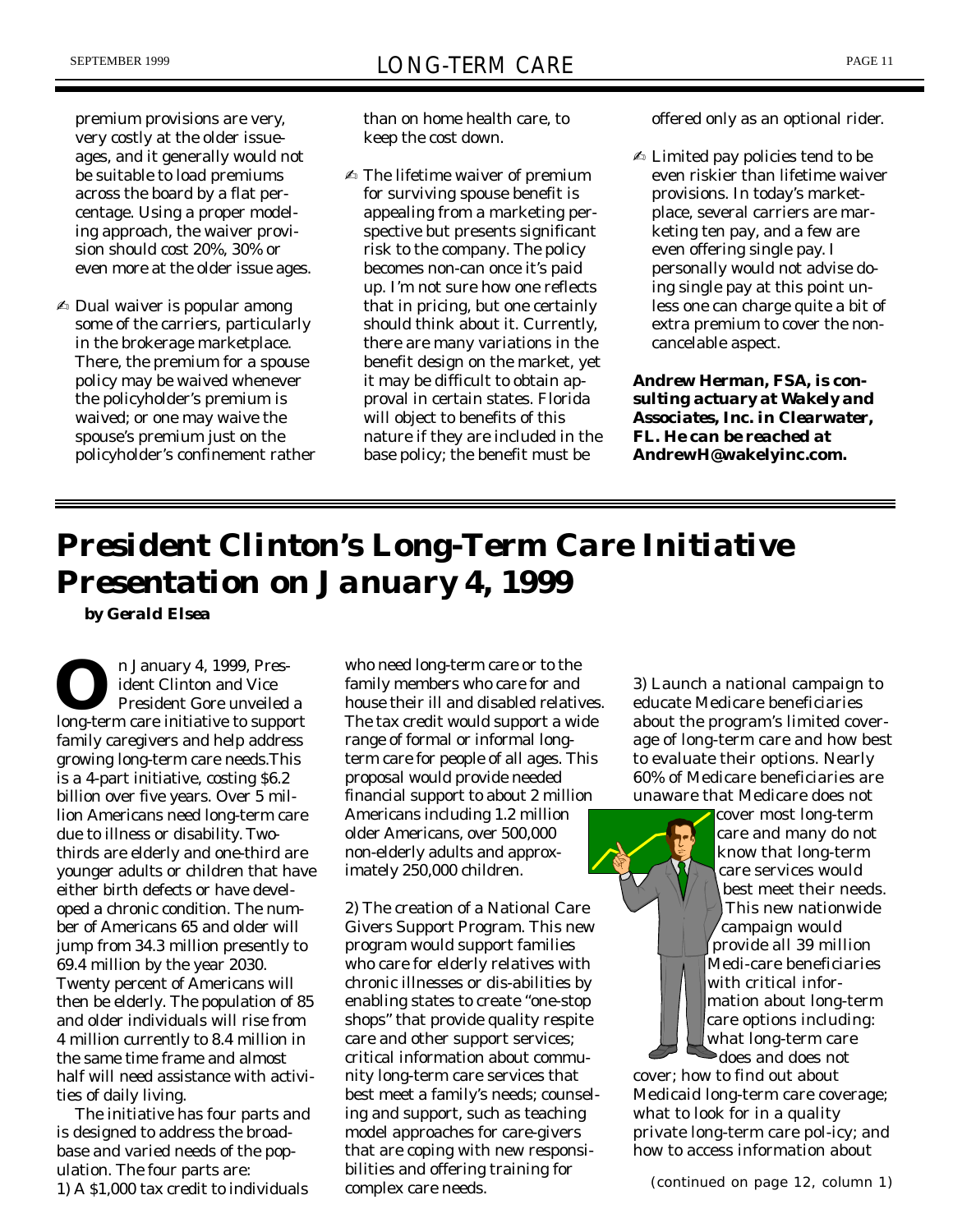#### **Clinton's LTC Initiative** *continued from page 9*

home and community-based care service that best fits beneficiaries' needs.

4) Offer quality private long-term care insurance to federal employees. The President is calling on Congress to pass a new proposal

that allows the Office of Personnel Management to use its market leverage and set a national example by offering non-subsidized quality private long-term insurance to all federal employees, retirees and their families at group rates. The Office of Personnel Management anticipates that approximately 300,000 federal employees would participate in this program.

More details are available; however, many details are sketchy and there are numerous questions to be answered.

*Gerald Elsea is a guest columnist for this issue of* **Long- Term Care.** *He can be reached at the Employers Reinsurance Corporation in Overland Park, Kansas at (913) 676-5200.*

## *Treatment for Alzheimer's Disease: Good News Or Bad News?*

*by Philip J. Barackman*

**A** later lead to costly long term care<br>an lead to costly long term care lzheimer's disease (AD) causes dementia and behavioral disorders which (LTCI) insurance claims. New diagnostic and therapeutic approaches are being developed that are likely to influence future LTCI experience. These treatments may have a favorable or adverse effect on LTCI claims depending on the nature and degree of the therapeutic effect. This article seeks to review some of these developments and to encourage LTCI insurers to monitor ongoing progress in the treatment of AD.

## **Basics of AD**

AD is one of the leading causes of dementia. The American Psychiatric Association defines *dementia* as memory impairment plus at least one additional problem related to language (aphasia), complex movement (apraxia), identification of objects (agnosia), or the making of everyday decisions (executive functioning). AD typically involves a progressive decline in cognitive function which may be accompanied by apathy, agitation, aggression, anxiety, sleep disorder, withdrawal, loss of appetite, and hallucinations.

It is estimated that 4 million people in the United States have AD, including 10% of persons over 65 and nearly half of those over 85, but AD can even strike people in their 30s and 40s. Life expectancy is eight years from the onset of symptoms, but some continue to live 20 years or more. U.S. society spends \$100 billion annually on AD. AD costs U.S. employers \$26 billion in lost productivity of caregivers. Seven out of 10 people with AD live at home. Family and friends provide 75% of home care for AD. Half of all nursing home patients suffer from AD or a related disorder. 1

Many other disorders can have symptoms that mimic those of AD, including vascular dementia, AIDS dementia, frontotemporal dementia, Parkinson's disease, Pick's disease, progressive hemiatrophy, diffuse Lewy body disease, Huntington's disease, amyotrophic lateral sclerosis (ALS), progressive supranuclear palsy, meningitis, hypothyroidism, hydrocephalus, brain tumor, multiple sclerosis, drug toxicity, alcoholism, vitamin B12 deficiency, folate deficiency, depression, and psychosis. <sup>2</sup> Because some of these conditions are responsive to treatment and/or are partially reversible, an accurate diagnosis must be obtained if possible.



## **Evaluation of Patients with Symptoms of AD**

AD is often a diagnosis of exclusion, i.e., diseases with similar symptoms are eliminated from consideration. In patients with symptoms of AD, routine blood tests are ordered to rule out hypothyroidism, alcohol abuse, AIDS encephalopathy, and other causes of dementia. Radiologic tests can rule out certain disorders (e.g., brain tumor, hydrocephalus) and sometimes even provide a diagnosis of AD. For example, late-stage AD can be diagnosed with magnetic resonance imaging (MRI), and pro- gress has recently been made in efforts to diagnose early-stage AD using high resolution MRI which measures neuroanatomic degeneration. 3 Positron emission tomography (PET) is another imaging technology with a high diagnostic accuracy for AD, even in patients with mild cognitive impairment. PET scans are particularly useful because they can differentiate between AD and vascular dementia (the disorder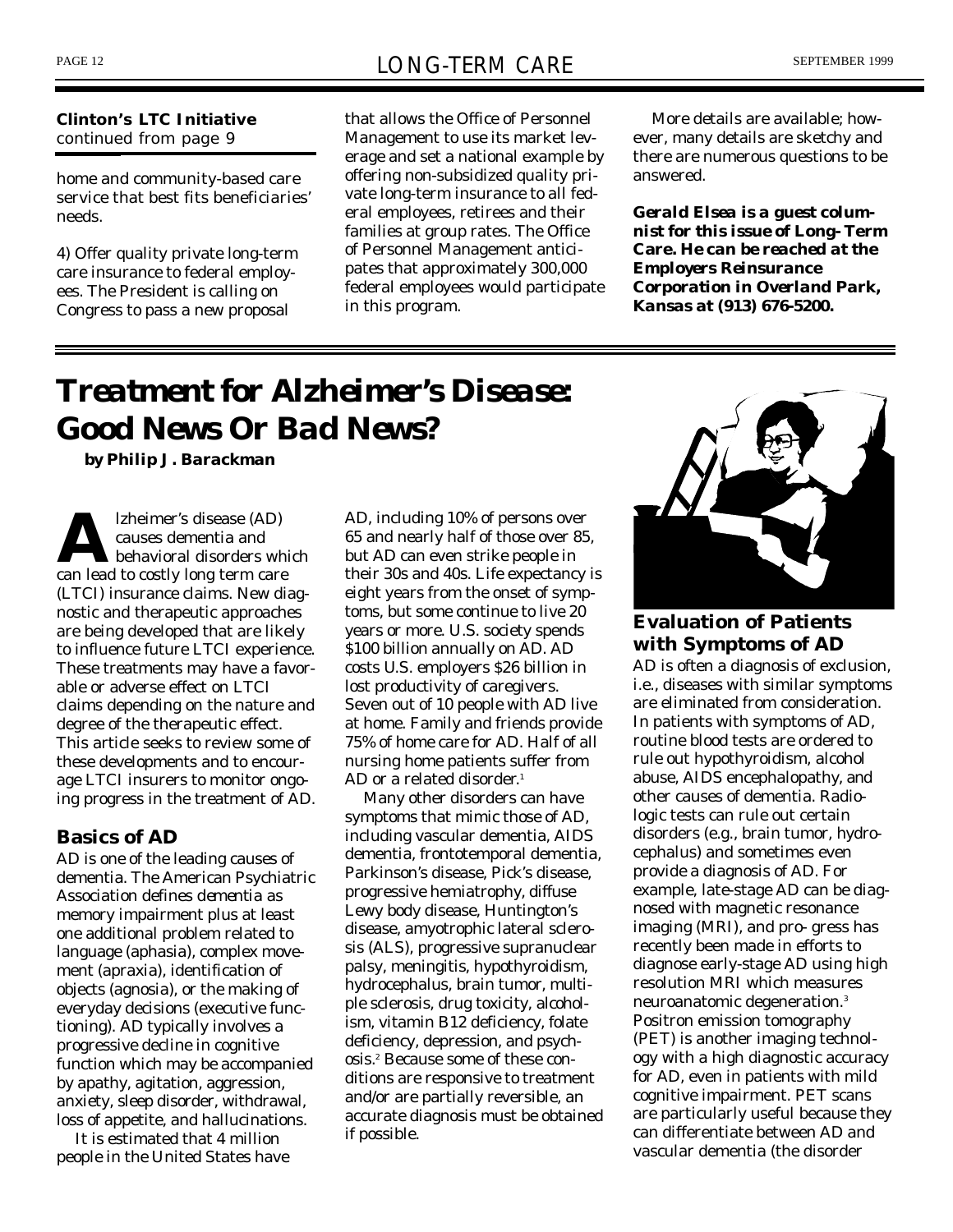most often confused with AD). 4

In symptomatic patients, identification of genetic variants such as the ε4 allele of the apolipoprotein E gene and the presenilin-1 mutation supports a diagnosis of AD. The apolipoprotein E ε4 allele is also associated with a highly elevated risk of developing AD and an earlier onset of AD, but it is not an absolute predictor of AD. <sup>5</sup> More tests are anticipate as new genetic risk factors are discovered.

Neuropsychological testing is both a diagnostic tool as well as a method of tracking cognitive decline and the psychological disorders that often accompany AD, e.g., depression. Tests include the Mini-Mental Status Exam (MMSE), Blessed test, Alzheimer's Disease Assessment Scale (ADAS-Cog), Consortium to Establish a Registry for Alzheimer's Disease memory measures (CERAD), Neuropsychiatric Inventory (NPI), Geriatric Depression Scale (GDS), and Cornell Scale for Depression in Dementia (CSDD). <sup>6</sup> One of the more recent tests to appear is the 7 Minute Screen which includes the Benton Temporal Orientation Test, enhanced cued recall, clock drawing, and verbal fluency. <sup>7</sup> LTC underwriters have developed cognitive assessment tools based on elements of these and other tests such as the Short Portable Mental Status Questionnaire (SPMSQ).

## **Potential Impact of AD: Inferences from Population Data**

Annual incidence of AD increases from approximately 1% for ages 70 to 75, to more than 8% for those aged 85 and older. The pre-valence of AD is about 5% at age 70, nearly 20% at age 80, and 50% at age 90. 8 These figures may vary depending on the method of diagnosis and possibly on other population characteristics. This high prevalence of AD is of concern to LTC underwriters, and U.S. insurers routinely request cognitive assessment screens on all

LTC applicants above a specified age, typically age 75, although a somewhat lower age would appear to be justified.

Analysis of the National Long Term Care Survey of 5-year AD outcomes for three time periods (1984, 1989, 1992) sheds some light on the potential impact of AD on LTC experience. At the time of AD diagnosis, 22% of patients were institutionalized and 78% were living at home. Of those alive 5 years later, 49% were institutionalized and 51% were living at home. The annual probability of nursing home placement increased from about 12% during the 1st year after AD diagnosis to 36% during the 5th year. Clearly, AD is related to high utilization of institutional care.

However, careful analysis is required. For example, discharges from nursing homes by primary diagnosis at time of admission does not directly support the fact that AD leads to lengthy institutional confinements. The 1985 National Nursing Home Survey (1985 NNHS) reported that the average nursing home stay in patients with a primary diagnosis of "AD and other

…degeneration of the brain" was 373 days, compared to 401 days for all categories combined. <sup>10</sup> However, duration of stay was 1,005 days for "senility without psychosis" and 763 days for patients in the "unknown" diagnosis group. These latter categories may well include persons with early- to- mid-stage AD.

Another possible distorting factor relates to AD as a primary versus a secondary diagnosis. Patients may enter the nursing home with a primary diagnosis of the condition that prompted confinement (e.g., hip fracture), and a secondary diagnosis of early- to- mid-stage AD. Progression of AD in the nursing home may well become the primary reason for continued confinement.

Finally, nursing home stay durations do not translate directly to LTC benefit periods. One reason is that almost half of the live

discharges in the 1985 NNHS (about one-third of total discharges) are attributed to short-stay hospitals. For many, these hospital stays represent only temporary interruptions in an otherwise lengthy nursing home confinement (e.g., a nursing home patient transfers to the hospital for treatment of an acute illness and later returns to the nursing home). The discontinuous lengthy confinement (nursing homehospital-nursing home) is therefore recorded as multiple nursing home admissions of shorter duration. Another reason for the imperfect correlation between duration of nursing home stay and LTC benefit period is that admissions to nursing homes are frequently transfers from other nursing care facilities. The analysis of the 1985 NNHS by the Society of Actuaries Long Term Care Experience Committee links such confinements in order to approximate the benefit period concept.<sup>11</sup>

## **Factors with a Direct Bearing on Impact of AD**

It is apparent from the prior discussion that general population data do not necessarily provide a clear basis for estimating the portion of LTC benefit costs that are causally related to AD. Similarly, although most insurers monitor cause of claim or maintain the necessary data to do so, results to date are typically not very meaningful because (1) the business is immature (both in respect to underwriting selection period and attained age), and/or (2) there is insufficient claims volume from which significant results can be drawn. However, one can identify certain factors that should have a direct bearing on the impact of AD on LTC experience.

#### *Plan design*

Clearly plan design plays a role, given that the maximum benefit period (or dollar amount) truncates the continuation of benefit payments on lengthy AD claims. It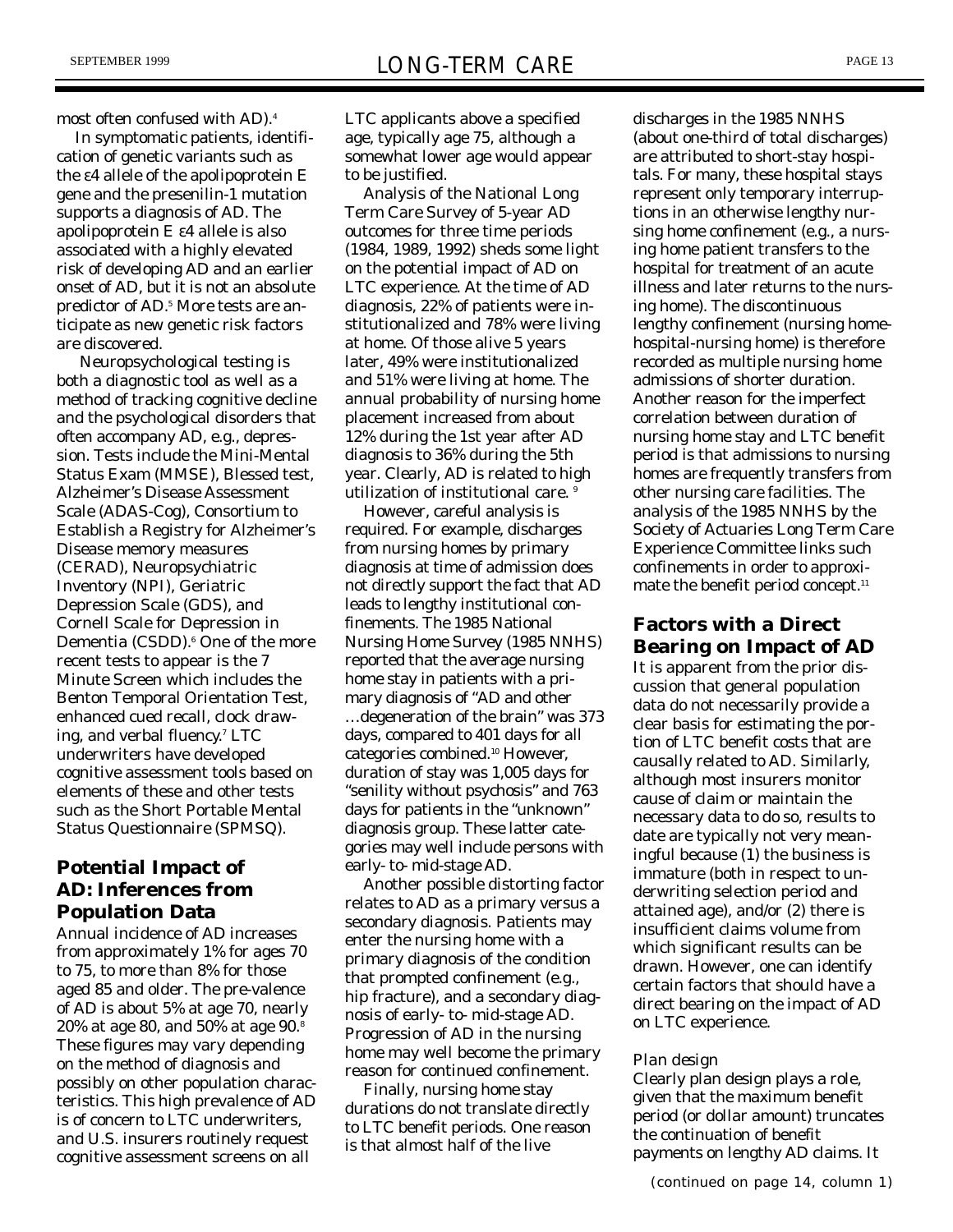### **Treatment for Alzheimer's Disease: Good News or Bad News?** *continued from page 13*

can also be argued that AD-related claim amounts would increase with plan designs that provide benefits for home care, as well as institutional care, because of the significant proportion of AD victims who are cared for in the home during the early- to- mid stages of the disease. Because much of the AD home care is informal, paying benefits to informal caregivers may prove to be more expensive than is currently anticipated. The often heard rationale that it is a lower cost alternative to institutional care would not apply to those AD victims who would not yet be institutionalized anyway.

### *Issue age, persistency, mortality, duration from issue*

AD is primarily a disease of the elderly, so issue age, persistency, mortality, and duration from issue will affect AD experience as a cause of claim. Companies that issued LTC insurance to young and middle-aged adults would experience few AD-related claims for many years. However, if benefits were designed to keep up with inflation, then greater benefit payouts would be experienced in the years when AD would most likely develop. Effects of AD on ultimate claims experience and profits should therefore not be dismissed for younger issue ages.

### *Underwriting requirements*

The method and degree of underwriting with respect to cognitive function will have a significant impact on the AD component of claims experience. Effectiveness of any underwriting is related to the extent of anti-selection at the point of sale, and also therefore to how the business was marketed. For example, an independent insurance agent may assess the applicant's condition in the context of underwriting practices of the companies for which the agent writes business, then sub-mit the application to the insurer(s) most likely to issue cov-

erage. An LTC insurer that has a higher minimum age for cognitive assessment than its competitors would tend to attract business from those who wish to avoid the cognitive underwriting screen. Advanced genetic and other diagnostic or

of business would initially tend to see much lower percentages.

## **Treatment for AD**

Currently, there is no effective prevention or cure for AD. However, many medications and other therapies have been shown to alleviate AD symptoms to varying

*"Another possible distorting factor relates to AD as a primary versus a secondary diagnosis. Patients may enter the nursing home with a primary diagnosis of the condition that prompted confinement, and a secondary diagnosis of early- to- mid-stage AD."*

predictive tests may become more readily available to the market, and less available to the underwriter due to regulatory restrictions. This could present greater challenges to LTC risk classification in the future.

#### *Policy wording*

In wording LTC policies, special attention needs to be given to the definition of cognitive impairment as a benefit trigger, and claims administration should be based on clinical evidence and standardized tests of cognitive function, consistently and objectively applied. If LTC policies specifically cover AD (as opposed to do not exclude AD), then it may be difficult to avoid claims for which cognitive function is still quite normal once very early stage AD diagnosis becomes readily available.

#### *Ultimate experience*

Although somewhat speculative, one estimate is that 30-50% of claim payments could ultimately be related to AD under a comprehensive LTC plan design. <sup>12</sup> Thus, development of an effective prevention or cure for AD would have a dramatically favorable impact on future LTC experience. However, if properly underwritten, immature blocks

degrees. Three medications are approved by the United States Food and Drug Administration (FDA) for treatment of AD: Tacrine (Cognex TM), Donepezil HCl (AriceptTM), and Risperidone (RisperidolTM). Many new drug applications are pending at the FDA including ENA-713 (Exelon), Metrifonate, and Physotigmine LA (Synapton). In addition, Idebenone is in Phase III trials, and a half-dozen medications are in Phase II trials. Other less conventional treatments include psychotherapy (early AD stages), aromatherapy (behavior), music therapy (attitude/behavior), herbal therapy (modest cognition improvement), electroconvulsive therapy (surprisingly, overall memory improvement in about half the cases), phototherapy (adjusted sleep-wake cycle), and wine (decreased incidence of AD is reported to be associated with moderate consumption). 13

Tacrine, although shown to improve cognition in early AD, causes liver toxicity in almost one-half the patients, and only about one-third show a positive response. <sup>14</sup> Donepezil has been shown to benefit cognition and memory loss in patients with mild to moderate AD, and serious side effects and costs are less than with Tacrine. However, as with Tacrine, only about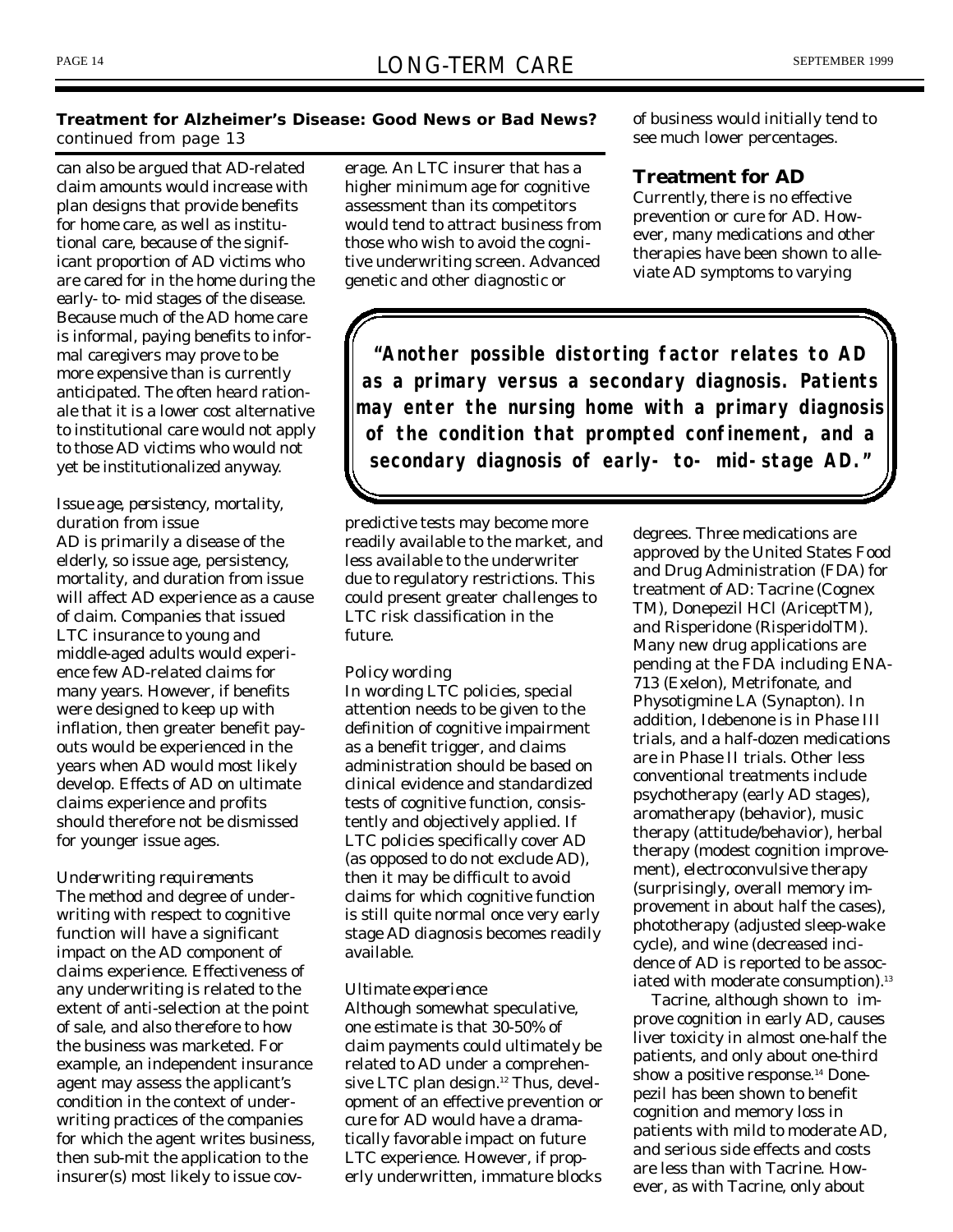one-third of patients respond, and there appears to be no prevention of the neurodegeneration that characterizes the progression of AD. 15 Both Tacrine and Donepezil are acetycholinesterase inhibitors. Risperidone is a serotonindopamine antagonist used to treat the behavioral disorders of AD, but there is mixed evidence regarding positive and negative impact on cognitive skills. 16

Very recently, scientists at Elan Pharmaceuticals reported exciting experimental results that suggest a possible immunization for the prevention and even reduction of betaamyloid protein accumulation within the brain—the suspected cause of AD. Surprisingly, the immunization

simply involves injections of that very same protein. Apparently, some of the antibodies that are produced sneak across the blood-brain barrier and call other immune cells to action. Although the subjects to date are mice, testing on people is to be-gin by the end of this year. 17

## **Impact of Treatment on LTC Insurance**

Prevention or total cure would have a favorable and undoubtedly significant effect on LTC claims experience. What is unclear is whether current and emerging treatments will have a favorable impact. If a treatment has only a modest benefit and extends the period for which a claimant receives benefits (a situation favorable to the insured), one could argue that the impact on LTC experience could well be unfavorable to the insurer. One model predicts that if interventions could slow progression of AD by 20%, then, over a 5-year period, absolute survival would increase by 2%, ADL impairment would decrease by .25 ADLs (e.g., functional im-pairment for the entire cohort might average 3.65 ADLs rather than 3.90 ADLs), and the probability of institutionalization would decrease by about

5%. <sup>9</sup> These results ap-pear to be meaningful but not dramatic.

Significant LTC claim savings could result from any treatment that would delay institutionalization and make it possible for care to be provided at home and/or by informal caregivers. Home care is frequently limited to a lower daily maximum benefit (e.g., 50% of what would be paid for institutional care), and informal caregivers typically receive little or no payment from LTC insurance.

The proverbial "straw that breaks the informal caregiver's back," thus precipitating institutional placement, is often behavioral problems rather than cognitive dysfunction per se. Therefore, therapies that modify behavior may hold promise for reduc-

ing LTC claims. Neuro-leptics have been used to treat ADrelated psychosis, aggression, and agitation, but these medications can have problematic sideeffects. One interesting alternative is a non-pharmacological approach that focuses on medical, psychological, environmental, and social factors which contribute to the unwanted behaviors. 18

Insurers interested in a managed care approach to LTC would do well to investigate this alternative for its potential in delaying transfer of care from the home to a more costly institutional setting. The insured would also benefit in terms of an enhanced quality of life, including an improved relationship with the informal caregiver.

### **Summary**

Although the impact of AD on LTC underwriting results is without question highly significant, carefully designed experience studies will be needed to quantify its role as a cause of claim, especially in the context of medical advances that will make it possible to diagnose AD in patients who are not yet clinically demented. New treatments should be closely monitored by LTC insurers to determine if they will have a favorable or unfavorable impact on future experience. As

managed care protocols for LTC continue to evolve, new diagnostic and therapeutic approaches should be investigated for their potential to enhance the efficiency of care, both in economic terms as well as for the insured's quality of life.

*Philip J. Barackman, FSA, is vice president, Cologne Life Reinsurance Co., in Stamford CT. He can be reached at* **pbarackman@cologne.com.**

## **Bibliography**

- 1) http://www.alz.org/facts/index. htm (Alzheimer's Association web site)
- 2) http://www.alzforum.org// members/research/treatment\_ guide/mimic.html (Alzheimer Research Forum web site).
- 3) Jack CR, et al. Medial temporal atrophy on MRI in normal aging and very mild Alzheimer's disease. *Neurology* 1997;49:786-94.
- 4) Mielke R, et al. J Neural Transm1998; 53(Suppl):237-50.
- 5) Farlow MR. Alzheimer's disease: clinical implications of the apolipoprotein E genotype. *Neurology* 1997;48(Suppl 6):S30-S34.
- 6) http://www.alzforum.org/members /research/treatment\_guide/ neuropsychological.html.
- 7) Archives of *Neurology.* March 1998.
- 8) Hebert LE, et al. Age-specific incidence of Alzheimer's disease in a community population. *JAMA* 1995; 273:1354-59.
- 9) Kinosian, Stallard et al. Predicting 5-year outcomes of Alzheimer's disease.
- 10) Discharges from nursing homes: 1985 National Nursing Home Survey. US Department of Health and Human Services Publication No. (PHS) 90-1764.
- 11) Gutterman S, et al. Report of the Long-Term-Care Experience Committee - 1985 National Nursing Home Survey Utilization Data. *Transactions, Society of Actuaries, Reports* 1988-89-90:101-64.
- 12) Based on unpublished continu-

*(continued on page 16, column 1)*